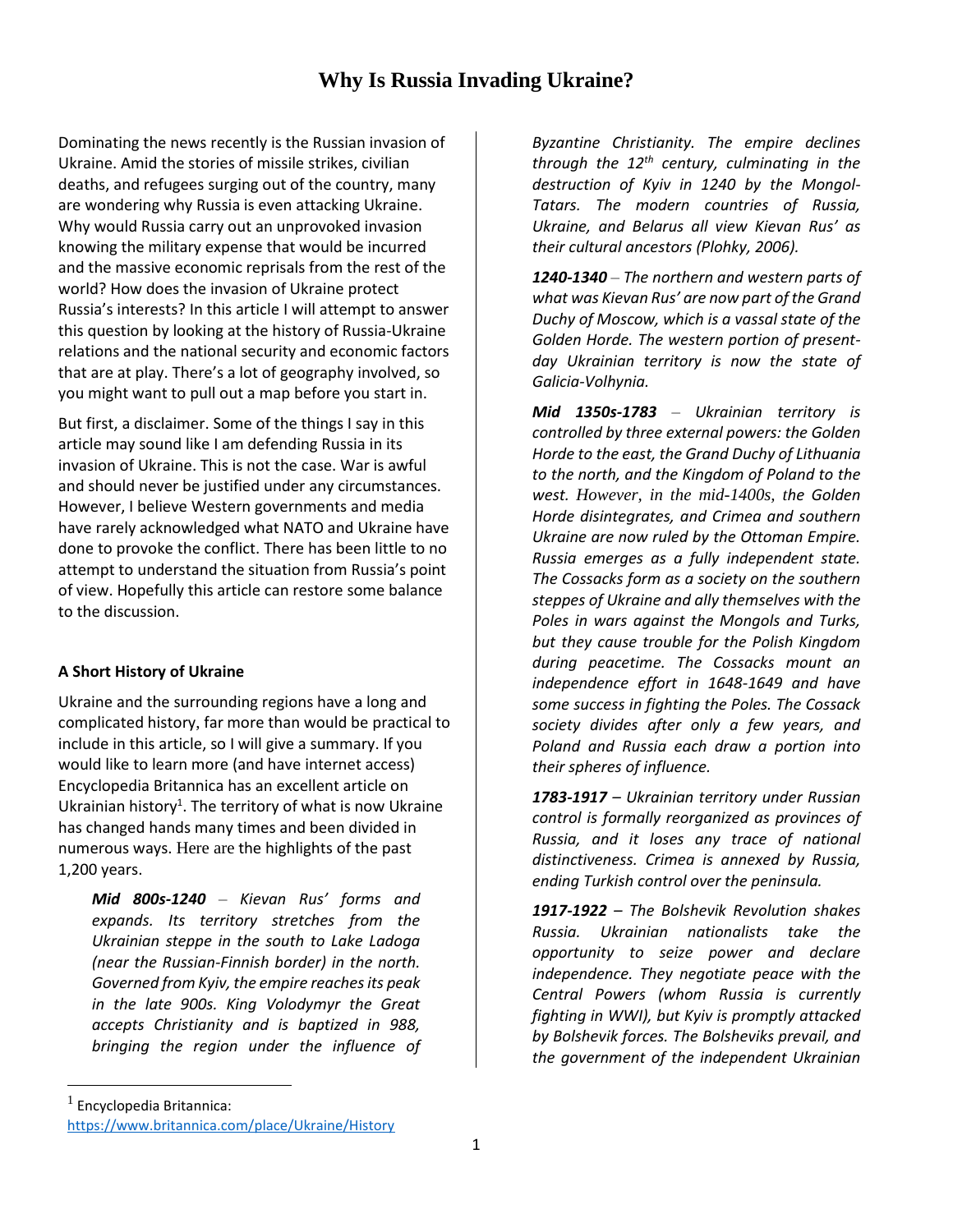*Soviet Socialist Republic is formed in December 1917. As Bolshevik power is solidified across the former Russian Empire, Ukraine cedes more and more of its rights to Moscow. Russia, Ukraine, Belarus, and the Transcaucasian Socialist Republic unite to form the Union of Soviet Socialist Republics (U.S.S.R.) in December, 1922.* 

*1922-1991 – While the constituent states of the U.S.S.R. (or Soviet Union) technically retain rights of secession, the Communist Party based in Moscow maintains strict control at all levels of government. The Great Famine kills an estimated 4 million Ukrainians in 1932-1933. The Soviet Union and Germany divide Poland in 1939, and Ukraine is enlarged by the addition of former Polish territory in the west. Ukraine is almost entirely occupied by the Nazi army before the Soviets drive them out in 1944. Ukraine gains additional land from Romania in 1940, from Hungary in 1945 and from Romania again in 1948. Russia cedes the Crimean Peninsula to Ukraine in 1954, completing the modern territory of Ukraine. The Communist Party's grip of the Soviet Union weakens in the late 1980s, and its rule ends in August, 1991. The Ukrainian Parliament declares full independence on August 24, 1991. Crimea becomes an autonomous republic but remains under Ukrainian influence.*

*1991-2009 – Ukraine, Belarus, and Russia agree to establish the Commonwealth of Independent States (CIS) in December, 1991. Ukrainian leaders view the CIS as a loose association of countries, while Russia wants to establish it as a governing body to succeed the Soviet Union. As a result of these differing views, Ukraine does not ratify the CIS charter and never becomes a full member, but it still participates as an associate state until 2014. Crimea holds a referendum on full independence in 1994, but the separatist-leaning president bungles the independence attempt. Russia claims Crimea's territory belongs to them. Ukraine and Russia squabble over the ownership of former-Soviet military assets. Ukraine inherits physical (but not operational) control over many of the Soviet Union's nuclear weapons, giving it the thirdlargest nuclear arsenal in the world. In 1993, Ukraine signs agreements giving these weapons to Russia. Ukraine maintains close ties with* 

*Russia, and both countries join NATO's Partnership for Peace Programme, as well as the Council of Europe. Political corruption and turmoil are commonplace in Ukraine. The country begins serious consideration of joining NATO in 2004.*

*2010-2022 – In 2010, Ukraine temporarily abandons its pursuit of joining NATO and strengthens its ties with Russia. A planned association agreement with the European Union is canceled in 2013 under intense pressure from Russia. Protests break out in response, and the government responds harshly. Early elections are called in 2014. Armed men occupy Crimean government buildings and raise the Russian flag. The Crimean Parliament votes to join the Russian Federation, and Russia moves troops into the region. Ukraine rejects the Crimean parliamentary vote and the pro-Russian results of an ensuing public referendum. Pro-Russian militias declare the eastern Ukrainian provinces of Luhansk and Donetsk to be independent states. A pro-European candidate wins the election, signs the association agreement with the EU, and attempts to put down the uprising in the east. A civilian airliner is shot down over Donetsk, killing 298 people. Russia is accused of sending weapons and troops to support the separatists in Luhansk and Donetsk, but it denies the charges. In March 2019, television personality Volodymyr Zelenskyy wins the presidency of Ukraine and promises that his first goal as president is peace in eastern Ukraine, but Ukrainian forces continue to fight separatist militias. In October or November 2021, Russia increases their armed forces at its border with Ukraine. Russian President Vladimir Putin recognizes the independence of Luhansk and Donetsk on February 21, 2022, and orders Russian troops into these regions. A few days later, Russia launches a full-scale invasion of Ukraine.* 

Congratulations if you made it all the way through that *brief* history! In case you skipped down to this point, here's the three-sentence summary. Russia and Ukraine have lots of shared history. Ukraine did not exist as a functionally independent state until the breakup of the U.S.S.R. in 1991. Ukraine has recently been pulling away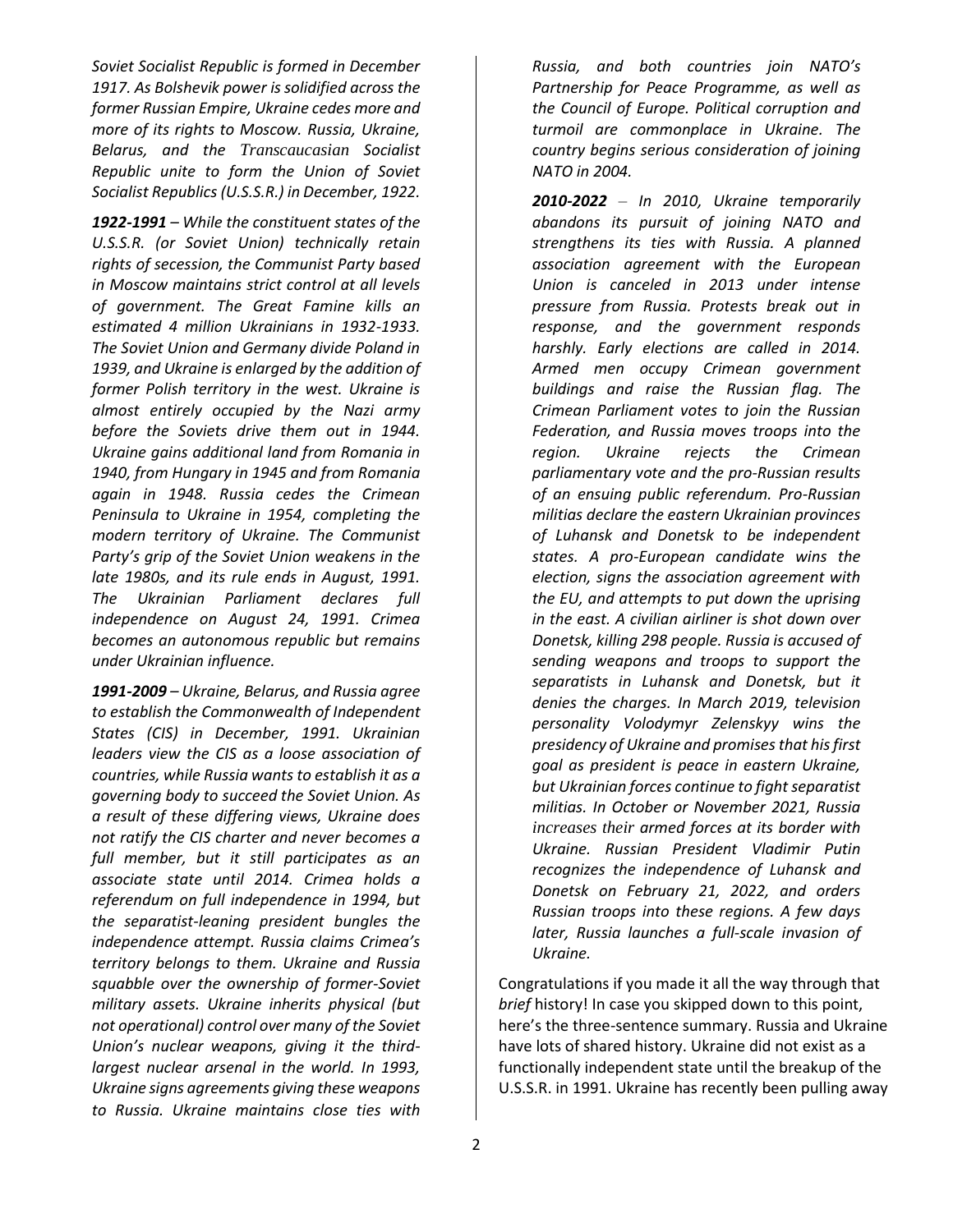from Russia's influence and looking to the West (North America and Western Europe).

# **Russia's Security Concerns**

Russia has been quite vocal in its opposition to Ukraine joining NATO. Why does Russia care about Ukraine's alliances? To fully understand this, we must start over seventy years ago at the end of World War II.

Europe emerged from the war in shambles. It's infrastructure and economy were destroyed, and millions of people had been killed. The militaries of Western Europe were exhausted. However, the Soviet regime was in relatively good shape. The U.S.S.R. had greatly expanded the territory under its influence by occupying and installing pro-Soviet governments in the eastern and central European lands that had previously been occupied by Nazi Germany. The United States did not trust the Soviets and feared their further encroachment into Western Europe, so the U.S. government started talking with Canada and Great Britain about forming a military alliance as a balance of power. NATO (the North Atlantic Treaty Organization) was the result, formed in April 1949. The purpose of the alliance was to "enhance Western security and promote democratic values" (Encyclopedia Britannica). The original members were Belgium, Canada, Denmark, France, Ireland, Italy, Luxembourg, the Netherlands, Norway, Portugal, the United Kingdom, and the United States. Greece and Turkey joined the alliance in 1952, West Germany (later Germany) in 1955, and Spain in 1982.

Faced with a powerful military alliance calculated to limit its expansion and promote a radically different form of government, the Soviet Union and its allies (Albania, Bulgaria, Czechoslovakia, East Germany, Hungary, Poland, and Romania) signed the Warsaw Pact in 1955. This military defense organization was the counterbalance to NATO. For 36 years, the two sides fought a pitched battle; not so much with men and guns, but rather with competing ideologies. The United States and its NATO allies promoted their interests and democratic form of government, while the Soviet Union and its allies promoted their interests and authoritarian form of government. Each alliance backed different sides in the ideological and military conflicts, pitting democratic capitalism against oligarchic socialism in Korea, Vietnam, Cuba, Argentina and various other countries.

The Warsaw Pact ended in 1991, shortly followed by the breakup of the Soviet Union. With its main enemy nonexistent, NATO redirected its focus to developing cooperation with former members of the Warsaw Pact and "managing" conflicts in and around Europe. In 1990, during negotiations for Germany's reunification, officials from several NATO nations assured Soviet leader Mikhail Gorbachev that NATO had no intention to expand further east. This commitment was soon to be broken; perhaps because NATO didn't care or perhaps because they saw the promise as null and void because it was made to a government that collapsed soon after.

The Czech Republic, Hungary, and Poland joined NATO in 1999; Bulgaria, Estonia, Latvia, Lithuania, Romania, Slovakia, and Slovenia joined in 2004; Albania and Croatia joined in 2009, Montenegro in 2017, and North Macedonia in 2020. NATO reports that Bosnia and Herzegovina, Georgia, and Ukraine are all currently seeking membership. Almost all of these countries were previously a part of either the Soviet Union and/or the Warsaw Pact military alliance.

Russia has viewed this NATO expansion to its very borders with much trepidation. The Russian government feels NATO broke the promise made to Soviet leader Mikhail Gorbachev in 1990 and cannot be trusted. Additionally, NATO still promotes democracy as the only acceptable form of government (the criteria to join NATO "include a functioning democratic political system based on a market economy" (NATO, 2016), and the Russian government prefers to rule with an authoritarian state-controlled economy. Who knows when the U.S.-led NATO might decide to invade Russia to install a democratic government, just as it has in numerous other countries. When Ukraine began expressing interest in joining NATO, Russia was strongly opposed. This would mean another long, hard-to-defend stretch of the Russian border being shared with a hostile military alliance. Additionally, many of the Russian people view the Ukrainians as ethnic brothers. Their languages are quite similar, and (between Kievan Rus, the Golden Horde, the Russian Empire, and the Soviet Union) Russia and large swaths of Ukraine have been united for the majority of the last 1,200 years. Some Ukrainians share this view of Ukrainian-Russian brotherhood while others do not. The majority of the population in eastern Ukraine is pro-Russia (and anti-NATO) while western Ukraine is largely anti-Russia (and supports membership in NATO).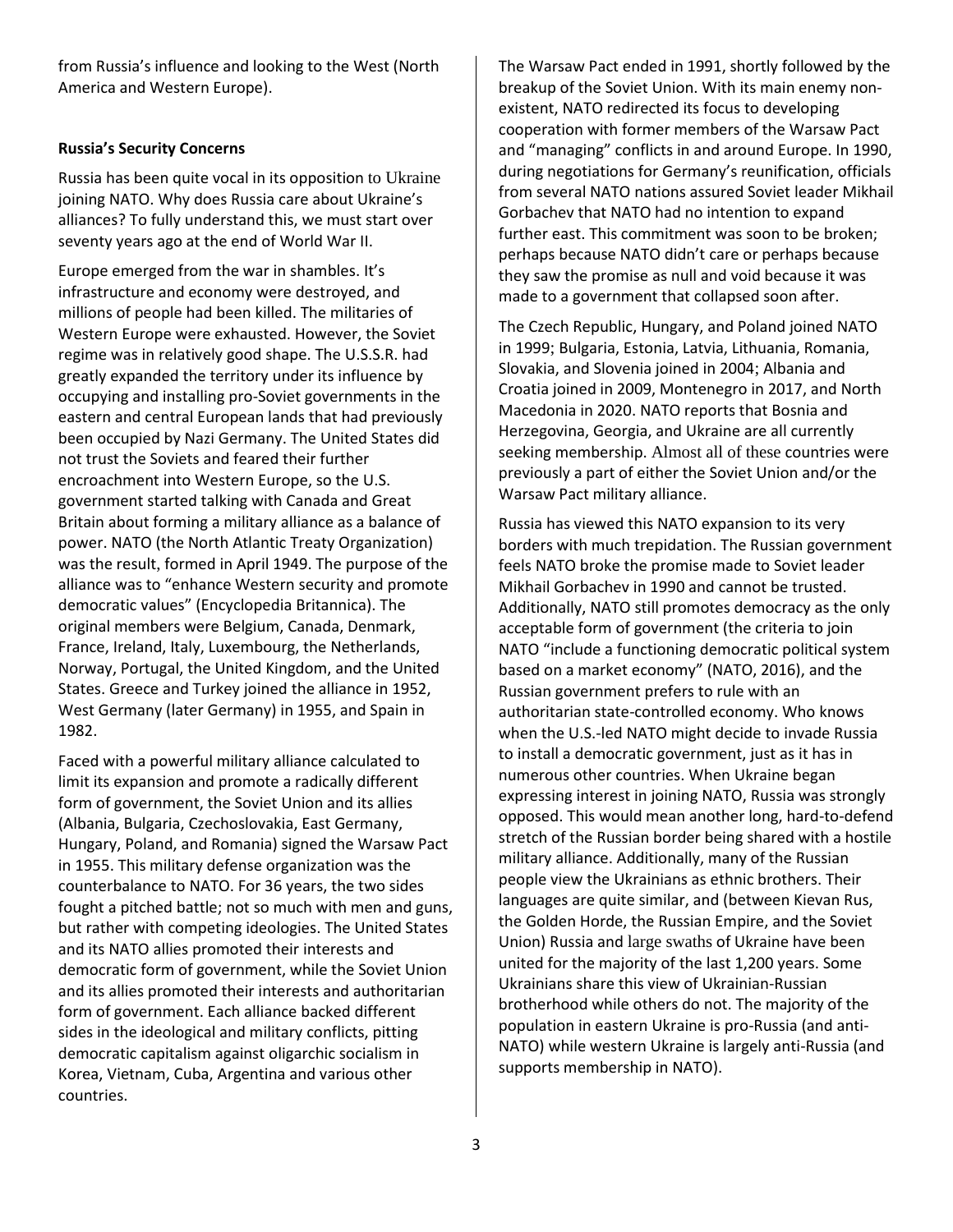#### **Russia's Economic Concerns**

A westward-looking Ukraine not only threatens Russia's security but its economy as well. Russia is one of the world's largest producers of fossil fuels, extracting onefifth of the global total of oil and one-fourth of the global total of natural gas. Given Russia's comparatively small population, much of this fuel is exported to the European Union. With a value of over \$200 billion, energy sales make up over 60% of Russia's annual exports and give the country a hefty trade surplus. Without these energy sales, Russia's GDP would plummet. These energy exports also give the Russian government the money it needs to maintain its powerful armed forces.

So how does Ukraine figure into this? When Ukraine was part of the Soviet Union, it served as the gateway to Europe for Russia's energy exports. Pipelines across Ukraine carried up to 80% of the fuel flowing out of Russia. When the Soviet Union split, Ukraine was suddenly a sovereign nation demanding billions of dollars annually in tariffs for the gas to keep flowing across its territory. Not only that, but a Ukraine-turnedhostile could easily shut off those pipelines, stopping the flow of fuel out of Russia and the flow of money into Russia. To minimize this risk and the tariffs it must pay to Ukraine, Russia has been building new oil and gas pipelines across loyal Belarus and beneath the Black and Baltic Seas.

Ukraine itself possesses significant oil and gas reserves. However, much of this energy potential remains undeveloped, and Ukraine currently imports around half of the fossil fuels it consumes. This could change quickly though, as Ukraine buddying up to the West has already brought Western investment and Western energy companies flooding into the country. In short order, Ukraine's energy production would make Europe less reliant on Russia's deposits and reduce Russia's cash flow. This threat to Russia's economy became only more real in 2012 when significant natural gas deposits were discovered inside Ukraine's exclusive economic zone in the Black Sea. Also, recent advances in gas extraction technology has opened up possibilities in Ukraine's shale rock reserves. The facilities for storing the gas and the pipelines for transporting it to customers are already in place in Ukraine, ready to go. This is all great news for Ukraine and gas customers in Europe and bad news for Russia.

Russia "solved" part of this problem by taking over the Crimean Peninsula in 2014. Large portions of the Black Sea (and its energy extraction potential) that had previously been in Ukraine's exclusive economic zone were now under Russian control. The Russians also seized billions of dollars worth of gas drilling and extraction infrastructure, setting back Ukraine's progress as an energy powerhouse. Now Russia had much more gas and Ukraine much less. Then another problem arose for Russia. The Crimean Peninsula is connected to Ukraine by only a narrow strip of land and is separated from Russia in the east by the narrow Kerch Strait. The peninsula is dry, with not nearly enough fresh water to support its agriculture or its population of 2.4 million people. The Soviets solved this issue in the 1960s by building a 400 km (250 mile) canal that carried fresh water from mainland Ukraine in the north to the Crimean Peninsula in the south. When Russia annexed Crimea in 2014, Ukraine responded by building a concrete dam across the canal, cutting off 85% of Crimea's fresh water supply. Russia opened a bridge across the Kerch Strait in 2018 and has been trucking water into Crimea, but this has not been enough to ease the peninsula's water crisis, which has only been compounded by below-average rainfall the last few years. If Crimea was going to develop into the industrious gas region the Russian's envisioned, the canal from Ukraine needed to be opened.

### **Russia's Solution**

Russia is accustomed to being a world power. For centuries it has been a dominant force in Eastern Europe and Asia; first as the Russian Empire, later as the core of the Soviet Union, and most recently as an energy and military powerhouse. It has seen its power and influence diminish and the power and influence of U.S.-led NATO grow. Now its national and economic security are threatened by many of its former allies joining NATO. If Russia is to maintain any significant role in the world stage and keep its economy healthy for the long term, Ukraine must remain its ally (the preferred option) or remain neutral (the okay option). Ukraine's recent refusal of both alliance and neutrality have left Russia only one option, in their minds — invade Ukraine.

To help us see this situation from the Russian perspective, let's imagine the United States and Texas in place of Russia and Ukraine. Texas was a sovereign republic for about 10 years before joining the United States. Today, after 175 years of statehood, polls suggest that 25% of Texans would support the state becoming independent again. Imagine that Texas would